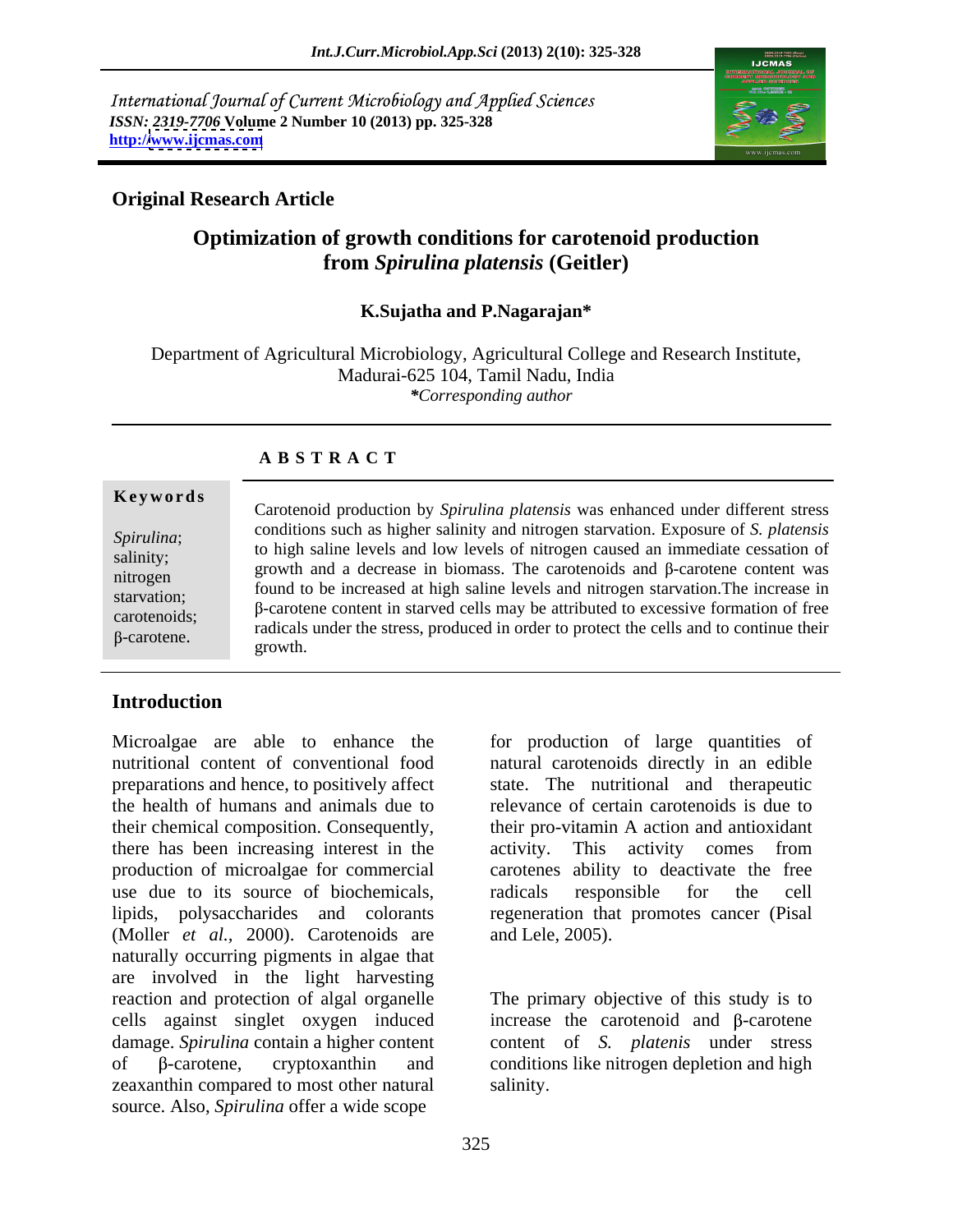### **Materials and Methods**

*Spirulina platensis* was isolated from the alkaline lake samples of Kodaikanal (Tamil Nadu, India) using Zarrouk s

NaNO<sub>3</sub> levels, *S. platensis* (10%) was added to 250 ml Zarrouks medium with different  $NaNO<sub>3</sub>$  concentrations viz., 0.01 (1.265 g),0.04 M (1.465 g)and control (0.625 g). The flasks were kept in shade levels, *S. platensis* (10%) was added to NaCl concentrations *viz*., 0.1 M, 0.2 M, kept in shade net under diurnal natural light conditions. Cultures were analyzed for their growth and biochemical (nutrient and pigment) constituents on  $30<sup>th</sup>$  day after

For biomass content, a known volume of *Spirulina* sample was filtered in a pre weighed filter paper and oven dried at  $75^{\circ}$ C for 4 to 6 h, cooled and then again carotene content at higher saline weighed. The difference between the initial and final weight were taken as the

lysis (sonication) and homogenization in 90 per cent acetone as described by Rafiqul *et al*., (2003). The final extract as blank. As for  $\beta$ -carotene, the cells were homogenised using acetone and petroleum (Bhattacharya and Shivaprakash, 2006). ether and the extracts were pooled and measured at A453 nm against petroleum ether as blank(Govindaraju *et al*., 2001)

### **Results and Discussion**

medium (Zarrouks 1966). of *S.platensis* to high NaCl concentrations In order to evaluate the effect of different growth and a decrease in biomass (Fig 1). added to 250 ml Zarrouks medium with how steady state growth was established. M (0.835 g) , 0.02 M (1.045 g), 0.03 M net under diurnal natural light conditions. Salt concentration (Vonshak, 1997). It has<br>In order to evaluate the effect of NaCl also been reported that chlorophyll is the 250ml Zarrouks medium with different 0.3 M, 0.4 M and control. The flasks were regarding carotenogeneis, at higher NaCl <sup>th</sup> day after previous studies. Pisal and Lele (2005) inoculation (DAI).  $\blacksquare$  reported that the  $\beta$ -carotene is a secondary The results revealed that the growth of *S. platensis* was significantly inhibited in salt stress compared to control. Exposure results in an immediate cessation of An initial lag phase was observed before a new steady state growth was established. This lag period is associated with the decline in chlorophyll and biomass content due to inhibition of photosynthetic and respiratory system after exposed to high salt concentration(Vonshak, 1997). It has also been reported that chlorophyll is the primary target to salt toxicity limiting net assimilation rate, resulting reduced photosynthesis and reduced growth.In regarding carotenogeneis, at higher NaCl concentration the grown cells contained higher amount of total carotenoids and  $\beta$ carotene content (Fig. 1) with similar to metabolite and these molecules are produced by the cells in stress condition as cell protecting mechanism. Since there an increase in total carotenoids and  $\beta$ carotene content at higher saline conditions.

dry weight. Nitrogen is the major form of nitrogen Total carotenoids were extracted by cell nitrogen fixing cyanobacterium under was measured at A<sub>450</sub> nm against acetone oxidised form of organic form of nitrogen commonly used for assimilation by non laboratory conditions. The assimilatory reduction of nitrate is a fundamental biological process in which a highly oxidised form of organic form of nitrogen is reduced to nitrite and then to ammonia (Bhattacharya and Shivaprakash, 2006).

> In the present study, various  $NaNO<sub>3</sub>$ concentrations in Zarrouks medium were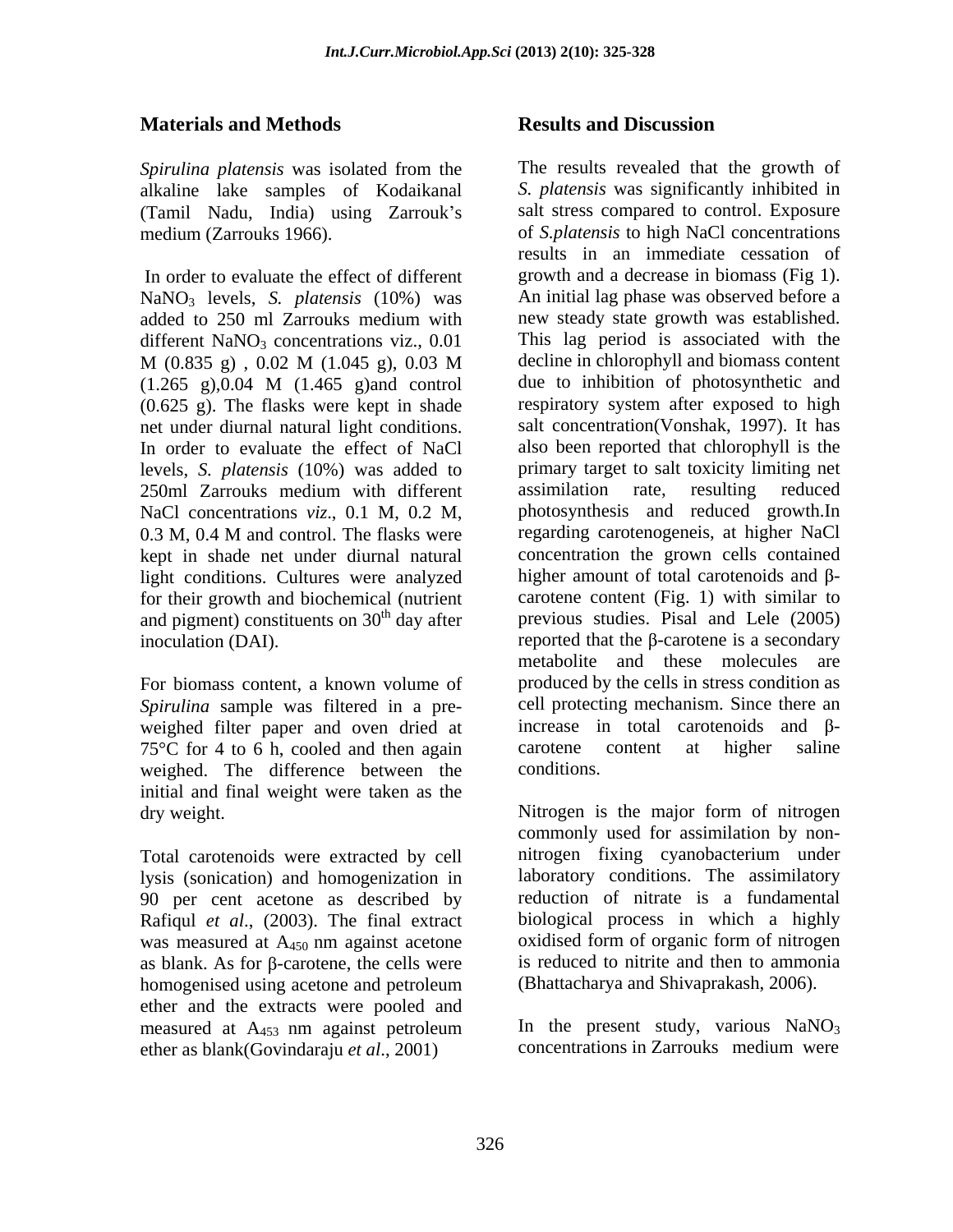

**Figure.1** Effect of different NaCl concentrations on growth and carotenoid contents of *Spirulina platensis*

**Figure.2** Effect of different nitrogen concentrations on growth and carotenoid content Of *Spirulina platensis*